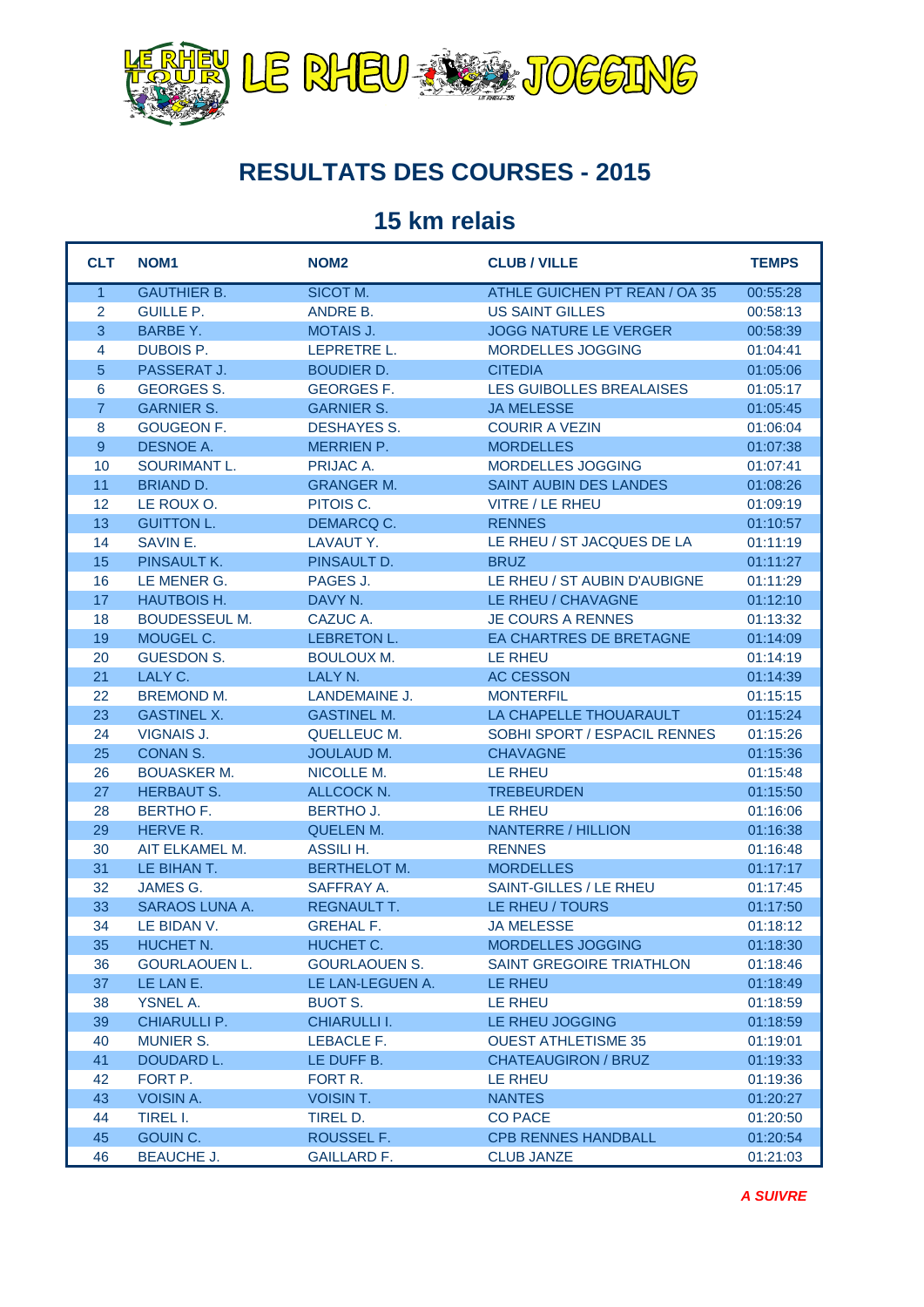## **15 km relais (suite)**

| <b>CLT</b> | NOM <sub>1</sub>              | NOM <sub>2</sub>               | <b>CLUB / VILLE</b>               | <b>TEMPS</b>         |
|------------|-------------------------------|--------------------------------|-----------------------------------|----------------------|
| 47         | <b>GOURLAOUEN F.</b>          | <b>KERLOC'H J.</b>             | QUIMPER / LE RHEU                 | 01:21:05             |
| 48         | LE GALL J.                    | <b>HELLEU N.</b>               | ST JACQUES DE LA LANDE / RENNE    | 01:21:12             |
| 49         | <b>DUGUER F.</b>              | <b>KERLOC'H C.</b>             | LE RHEU                           | 01:21:32             |
| 50         | <b>EON-LEBUGLE M.</b>         | PITEL G.                       | LAVAL / RENNES                    | 01:23:31             |
| 51         | LERMINEZ C.                   | <b>VIGOUROUX M.</b>            | LE RHEU JOGGING                   | 01:24:00             |
| 52         | <b>BUISSON P.</b>             | <b>BONNAUD B.</b>              | LES GUIBOLLES BREALAISES          | 01:24:11             |
| 53         | <b>VETIER P.</b>              | <b>VETIER E.</b>               | LE RHEU                           | 01:24:38             |
| 54         | <b>BOBON B.</b>               | D'HOLLANDER D.                 | LE RHEU JOGGING                   | 01:25:20             |
| 55         | FONTENEAU A.                  | NELIAS-MOINET M.               | <b>VERN SUR SEICHE / RENNES</b>   | 01:25:58             |
| 56         | <b>TURCAS M.</b>              | HARCHE L.                      | <b>LA BOUEXIERE</b>               | 01:25:59             |
| 57         | PELLERIN F.                   | PONTGELARD M.                  | LA CHAPELLE THOUAR / CAMPEL       | 01:26:19             |
| 58         | MILIN G.                      | CAMUS S.                       | LE RHEU JOGGING                   | 01:26:32             |
| 59         | <b>JOLIVEL T.</b>             | <b>GUENARD J.</b>              | <b>AMANLIS</b>                    | 01:26:42             |
| 60         | ANGOT S.                      | <b>BESNARD J.</b>              | LE RHEU / BRUZ                    | 01:26:43             |
| 61         | <b>BERNARD Y.</b>             | <b>BOUTIN S.</b>               | <b>CHANTEPIE</b>                  | 01:27:00             |
| 62         | PETARD VOISIN C.              | MAHEO M.                       | LE RHEU                           | 01:27:10             |
| 63         | MOUSSON F.                    | <b>BERREE J.</b>               | <b>IFFENDIC / MONTFORT/MEU</b>    | 01:27:27             |
| 64         | PIHERY Y.                     | PIHERY S.                      | <b>TALENSAC</b>                   | 01:27:28             |
| 65         | LE GUERN M.                   | SANCHEZ S.                     | <b>CESSON-SEVIGNE / RENNES</b>    | 01:27:34             |
| 66         | <b>REBOURS P.</b>             | <b>FOURNIER B.</b>             | <b>JE COURS A RENNES</b>          | 01:28:36             |
| 67         | <b>TRECHEREL A.</b>           | HUE C.                         | LE RHEU JOGGING                   | 01:28:48             |
| 68         | PORTE C.                      | PASSELANDE P.                  | LE RHEU                           | 01:29:15             |
| 69         | LOUIS S.                      | LOUIS C.                       | <b>COURIR A CHANTEPIE</b>         | 01:30:10             |
| 70         | <b>ESTEVE A.</b>              | <b>GAELLE F.</b>               | LE RHEU / BEDEE                   | 01:30:26             |
| 71         | RIVOALEN C.                   | PAUGET C.                      | <b>LE RHEU</b>                    | 01:30:28             |
| 72         | MAHE V.                       | <b>NGUYEN N.</b>               | LE RHEU                           | 01:30:31             |
| 73         | SARRELABOUT B.                | <b>SARRELABOUT T.</b>          | LE RHEU                           | 01:31:14             |
| 74         | <b>KERAMPRAN P.</b>           | <b>COLLEN M.</b>               | <b>BALAZE / ACIGNE</b>            | 01:31:15             |
| 75         | SOHIER L.                     | CONAN D.                       | <b>CHAVAGNE</b>                   | 01:31:17             |
| 76         | LE COQ V.                     | <b>HILLION C.</b>              | <b>CHATEAUGIRON / GUICHEN</b>     | 01:31:25             |
| 77         | SOURIMANT D.                  | <b>BERTHELOT L.</b>            | MORDELLES JOGGING                 | 01:32:12             |
| 78         | JAULME C.                     | <b>GALERNE M.</b>              | MORDELLES JOGGING                 | 01:32:13             |
| 79         | LANGRUME Y.                   | <b>BERHAULT F.</b>             | LE RHEU JOGGING                   | 01:32:18             |
| 80         | SERGE C.                      | <b>ROUGERIE L.</b>             | <b>SECURITE SOCIALE</b>           | 01:32:23             |
| 81         | <b>BEAUCOURT F.</b>           | JOUIN D.                       | CHAVAGNE / ST SANSON/RANCE        | 01:32:24             |
| 82         | TROADEC LEROY N.              | POISLANE A.                    | <b>SAINT GILLES / L'HERMITAGE</b> | 01:32:30             |
| 83         | PERRIN I.                     | LEROUX C.                      | <b>CHATEAUGIRON / DUCEY</b>       | 01:33:57             |
| 84         | PLEININGER L.                 | BREMOND S.                     | <b>CHATEAUGIRON / DUCEY</b>       | 01:33:58             |
| 85         | LE TENNIER L.                 | CORTES B.<br><b>FRIBAUD M.</b> | <b>JE COURS A RENNES</b>          | 01:34:30             |
| 86<br>87   | <b>FRIBAUD M.</b><br>CAVRO C. | <b>LUCBERNET J.</b>            | LE RHEU JOGGING<br>LE RHEU / PACE | 01:34:48<br>01:35:35 |
| 88         | STENNOU Y.                    | <b>LECONTE M.</b>              | <b>COURIR A VEZIN</b>             |                      |
| 89         | POYAU M.                      | <b>GUERIN P.</b>               | <b>CAP CINTRE</b>                 | 01:36:11<br>01:37:24 |
| 90         | <b>ROSENBRUCH S.</b>          | COLLET C.                      | <b>ST GILLES</b>                  | 01:37:29             |
| 91         | PLEININGER O.                 | ANDRIAMBONILAZA A.             | <b>CHATEAUGIRON / LE RHEU</b>     | 01:38:11             |
| 92         | <b>VEILLON A.</b>             | LE TIRANT P.                   | LE RHEU JOGGING                   | 01:40:48             |
| 93         | LE FLOC'H F.                  | BONFILS C.                     | LE RHEU JOGGING                   | 01:40:49             |
| 94         | <b>FERNANDES K.</b>           | DOURADO A.                     | LE RHEU                           | 01:40:59             |
| 95         | <b>CORRE A.</b>               | CORRE R.                       | LE RHEU                           | 01:41:31             |
| 96         | PUIGSERVER N.                 | PUIGSERVER E.                  | LE RHEU                           | 01:41:31             |
| 97         | LUCE M.                       | LUCE M.                        | NANTES / L'HERMITAGE              | 01:41:49             |
| 98         | <b>GUERIN V.</b>              | <b>RUELLEUX S.</b>             | <b>CAP CINTRE</b>                 | 01:44:53             |
| 99         | BELE C.                       | POYAU M.                       | LE RHEU JOGGING                   | 01:46:10             |